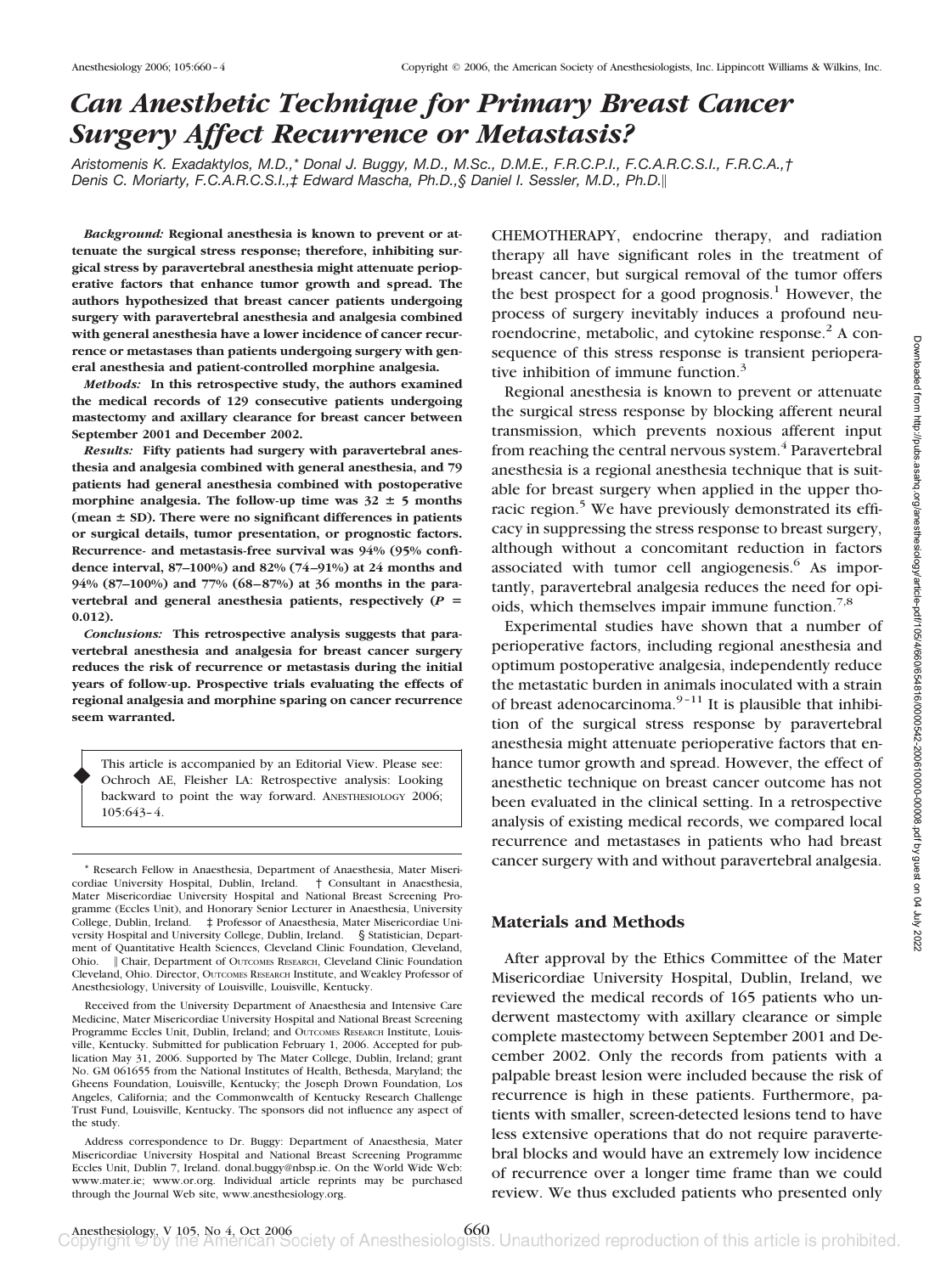for wide local excision with sentinel-node axillary sampling, patients with cancers detected by the National Breast Screening Programme (because screen-detected cancers are less severe), and patients undergoing plastic or reconstructive surgery.

Paravertebral anesthesia was introduced to our department in September 2001. Local departmental policy was to offer it in combination with general anesthesia to patients undergoing extensive breast surgery involving axillary node clearance. In these patients, a catheter was inserted before induction of anesthesia into the ipsilateral paravertebral space at the level of T2 or T3 using a standard technique (paravertebral group).<sup>5</sup> Each of these patients was given a 0.2-ml/kg bolus of 0.25% levobupivacaine before induction of general anesthesia. An infusion of 0.25% plain levobupivacaine was continued for 48 h postoperatively. The same anesthetist (D.J.B.) placed all of the paravertebral catheters, the same surgeon performed all of the operations, and the same oncologist cared for all of the patients.

General anesthesia was induced with  $0.5 \mu$ g/kg fentanyl and 1.5–3.0 mg/kg propofol. After placement of a laryngeal mask airway, anesthesia was maintained with spontaneous breathing of 2–3% sevoflurane in nitrous oxide and oxygen. All patients received diclofenac, 100 mg rectally, preoperatively after induction of general anesthesia. Morphine boluses, 0.05 mg/kg, were given to patients in either group intraoperatively, at the discretion of the anesthetist.

All patients studied were under the care of the same surgeon. Patients cared for by anesthetists other than D.J.B. were not offered paravertebral anesthesia because the technique had been introduced into our department only recently. These patients, and those who declined paravertebral anesthesia or in whom it was contraindicated, received balanced general anesthesia with postoperative patient-controlled morphine analgesia (general anesthesia group). Patient-controlled analgesia was administered *via* a CADD-Legacy ambulatory infusion pump (model No. 6300; Deltec Inc., St. Paul, MN) using a 1-mg morphine bolus and a lockout time of 6 min.

The main outcome measure was the incidence of metastatic spread or cancer recurrence through August 2005 (*i.e.*, follow-up interval of 2.5–4.0 yr). We obtained demographic data; tumor size, grade, type, and estrogen receptor status; the extent of axillary nodal disease; whether postoperative or preoperative adjuvant chemotherapy or radiation therapy was used; and the patients' current status as determined by documentation of their follow-up visits to the outpatient clinics or their general practitioners. In addition, we assigned a Nottingham Prognostic Index, a score for which the prognosis for breast cancer is based on the formula: 0.2 (tumor size) histologic grade  $(1 = \text{grade } 1, \text{ least aggressive tumor})$ appearance on histology; grade  $2 =$  intermediate appearance; grade  $3 =$  most aggressive appearance)  $+$  axillary

lymph node involvement  $(1 = no \text{ axillary lymph nodes})$ involved;  $2 = up$  to three axillary lymph nodes involved;  $3 =$  more than three axillary lymph nodes involved).<sup>12</sup> A score below 3.4 indicates a good outcome, and a score between 3.4 and 5.4 suggests an intermediate prognosis. In addition, we recorded the tumor margins, if the tumor was estrogen positive, and if the patient received chemotherapy, radiation therapy, or endocrine therapy. The patient-scored pain rating on the 11-point Likert scale at 4 and 24 h after surgery was also retrieved from the record.

If the most recent follow-up documentation in the hospital records exceeded 3 months from the date of our assessment, we contacted the patient's general practitioner by telephone to ensure that no consultation had occurred in the interim.

We recorded the data in coded form on an Excel (Redmond, WA) spreadsheet and imported it into SAS statistical software (Cary, NC) for analysis. Normally distributed continuous variables were compared with independent sample *t* tests, and nonnormal variables were compared with Mann–Whitney U tests; categorical variables were compared with chi-square tests or Fisher exact tests, as appropriate. A Kaplan-Meier log-rank test was used for univariable analysis, and Cox proportional hazards regression was used for multivariable analysis of the time to recurrence of cancer between groups. Factors considered for the multivariable model were age, family history of cancer, tumor size, histologic grade, duration of surgery, and blood loss. All factors significant at  $P \leq 0.25$  were retained in the model. Associations with  $P \leq 0.05$  were deemed statistically significant.

## **Results**

We reviewed the medical records of 129 patients who underwent mastectomy and axillary clearance between September 2001 and December 2002 and who met our inclusion criteria. An additional 65 patients who had surgery during that period did not qualify. Fifty qualifying patients had surgery with paravertebral anesthesia and general analgesia, and 79 had general anesthesia with postoperative morphine analgesia. The follow-up time was  $32 \pm 5$  months (mean  $\pm$  SD). There were no significant differences in patient characteristics. The median pain score was less in the paravertebral patients than in those receiving postoperative morphine analgesia (table 1).

Paravertebral analgesia was deemed unsuccessful in two patients, one in recovery and one after 16 h. These patients were given morphine patient-controlled analgesia, but their data were analyzed as part in the paravertebral group. No other paravertebral patients required morphine. Three patients in the general anesthesia group developed infections (4%), compared with two (4%) in the paravertebral group. No patient in either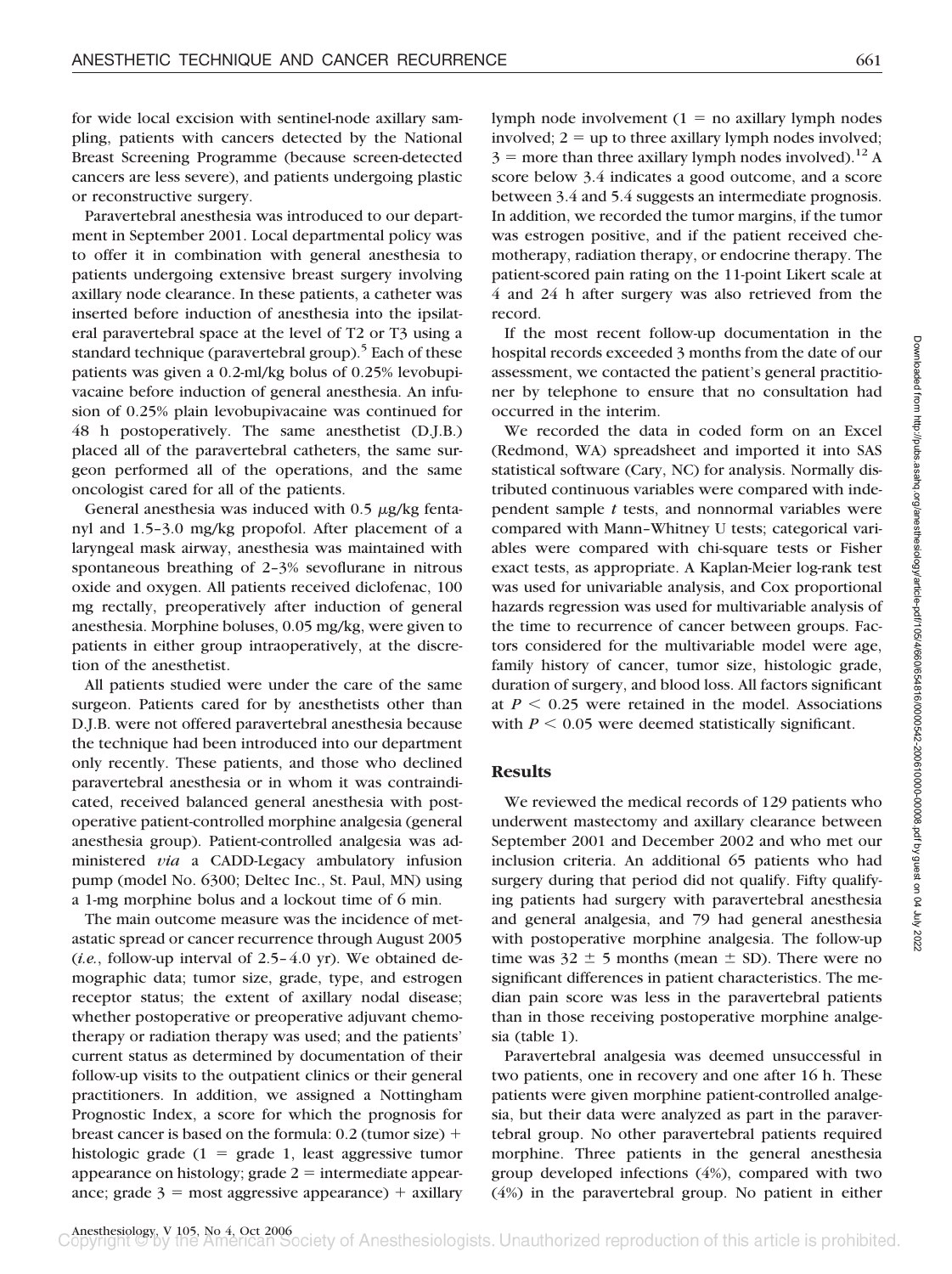|                                                           | Paravertebral ( $n = 50$ ) | General Anesthesia ( $n = 79$ ) | P Value |
|-----------------------------------------------------------|----------------------------|---------------------------------|---------|
| Age, yr                                                   | 57 [51-64]                 | 56 [50-64]                      | 0.95    |
| Time from surgery to recurrence or last follow-up, months | 36 [24-36]                 | 36 [24-40]                      |         |
| Duration of surgery, min                                  | 90 [69-120]                | 90 [60-105]                     | 0.35    |
| Intraoperative blood loss, ml                             | 100 [100-200]              | 100 [100-100]                   | 0.017   |
| Pain score 4 h, Likert score                              | $1$ [0-3]                  | $3$ $[2-5]$                     | 0.02    |
| Pain score 24 h, Likert score                             | $1 [0-2]$                  | $2$ [0-4]                       | 0.04    |

#### **Table 1. Anesthetic and Surgical Factors**

Likert scale: 0 = no pain; 10 = worst pain imaginable. Data are presented as median [interquartile range] and compared by Mann–Whitney test.

\* *P* value not meaningful; see survival analysis results.

group received a blood transfusion. Preoperatively, none of the patients were taking oral opioids, and only one patient in each group was using oral steroid therapy.

Tumor presentation and prognostic factors were similar in the two groups. Both groups had a mean Nottingham Prognostic Index score in the intermediate range. Moreover, the incidence of chemotherapy, radiation therapy, and endocrine therapy after the initial surgical treatment did not differ significantly between the groups (table 2). Recurrence or metastasis was documented in 3 of 50 patients (6%) in the paravertebral group and in 19 of 79 patients (24%) in the general anesthesia group during the follow-up period (table 3). When adjusting for the varied duration of follow-up for each patient with a Kaplan-Meier analysis, the paravertebral group had slower time to recurrence ( $P = 0.013$ , log-rank test; fig. 1). Furthermore, in a multivariable analysis adjusting for histologic grade  $(P =$ 0.25) and axillary node involvement ( $P = 0.01$ ), the risk of recurrence was significantly less in the paravertebral group  $(P = 0.012$ ; estimated hazard ratio [95% confidence interval], 0.21 [0.06–0.71]).

Only one patient, assigned to the general anesthesia group, died during the follow-up period. Both lung and bony metastases were found in this patient.

## **Discussion**

Development of postoperative cancer recurrence and metastases may be analogous to development of postoperative surgical wound infection. All surgical wounds become contaminated with bacteria perioperatively. Whether contamination becomes a clinical infection depends critically on the patient's immune status. Furthermore, there is considerable evidence that the "decisive period" for establishment of clinical infections is largely restricted to the intraoperative period and subsequent few hours.<sup>13,14</sup> Perioperative factors such as maintaining normothermia<sup>15,16</sup> or providing supplemental oxy $gen<sup>17,18</sup>$  thus modulate infection risk—even though infections are not detected clinically until days later.

As with the bacterial contamination that inevitably accompanies operations, surgery to remove primary breast cancer inadvertently disseminates tumor cells into both surrounding tissues and the systemic circulation.<sup>18</sup> And as with the progression from bacterial contamination to clinical infection, progression from local or circulating tumor cells to clinical recurrence and metastases likely depends on the host defense mechanisms. $9-11,19$  Perioperative factors influencing immune competence may thus modulate the risk of recurrence or metastasis. $3,9-11$ 

|                                             | Paravertebral ( $n = 50$ ) | General Anesthesia ( $n = 79$ ) | P Value  |
|---------------------------------------------|----------------------------|---------------------------------|----------|
| Tumor size at histology, cm                 | $4.0 \pm 4.9$              | $4.6 \pm 7.4$                   | $0.19+$  |
| Histologic grade                            |                            |                                 | $0.16+$  |
| Grade I                                     | 8(16)                      | 8(10)                           |          |
| Grade II                                    | 21(42)                     | 28 (36)                         |          |
| Grade III                                   | 21(42)                     | 42 (54)                         |          |
| Lymph node status                           |                            |                                 | $0.94 +$ |
| Stage 1                                     | 22 (58)                    | 35(57)                          |          |
| Stage 2                                     | 4(11)                      | 8(13)                           |          |
| Stage 3                                     | 12 (31)                    | 19 (30)                         |          |
| Nottingham Prognostic Index                 | $4.5 \pm 1.4$              | $4.7 \pm 1.7$                   | $0.38*$  |
| Estrogen receptor positive                  | 38 (76)                    | 46 (59)                         | 0.20     |
| Tumor margins after excision, cm            | $1.5 \pm 0.8$              | $1.1 \pm 0.7$                   | $0.10*$  |
| Chemotherapy received                       | 24(51)                     | 43 (58)                         | 0.45     |
| Radiation therapy received                  | 36 (77)                    | 60(81)                          | 0.55     |
| Chemotherapy and radiation therapy received | 22(47)                     | 39(52)                          | 0.48     |
| Endocrine therapy received                  | 27(54)                     | 44 (56)                         | 0.85     |

**Table 2. Breast Cancer Details**

All data are mean  $\pm$  SD or number of patients (%). Chi-square test unless noted.

\* *t* test. † Mann–Whitney test.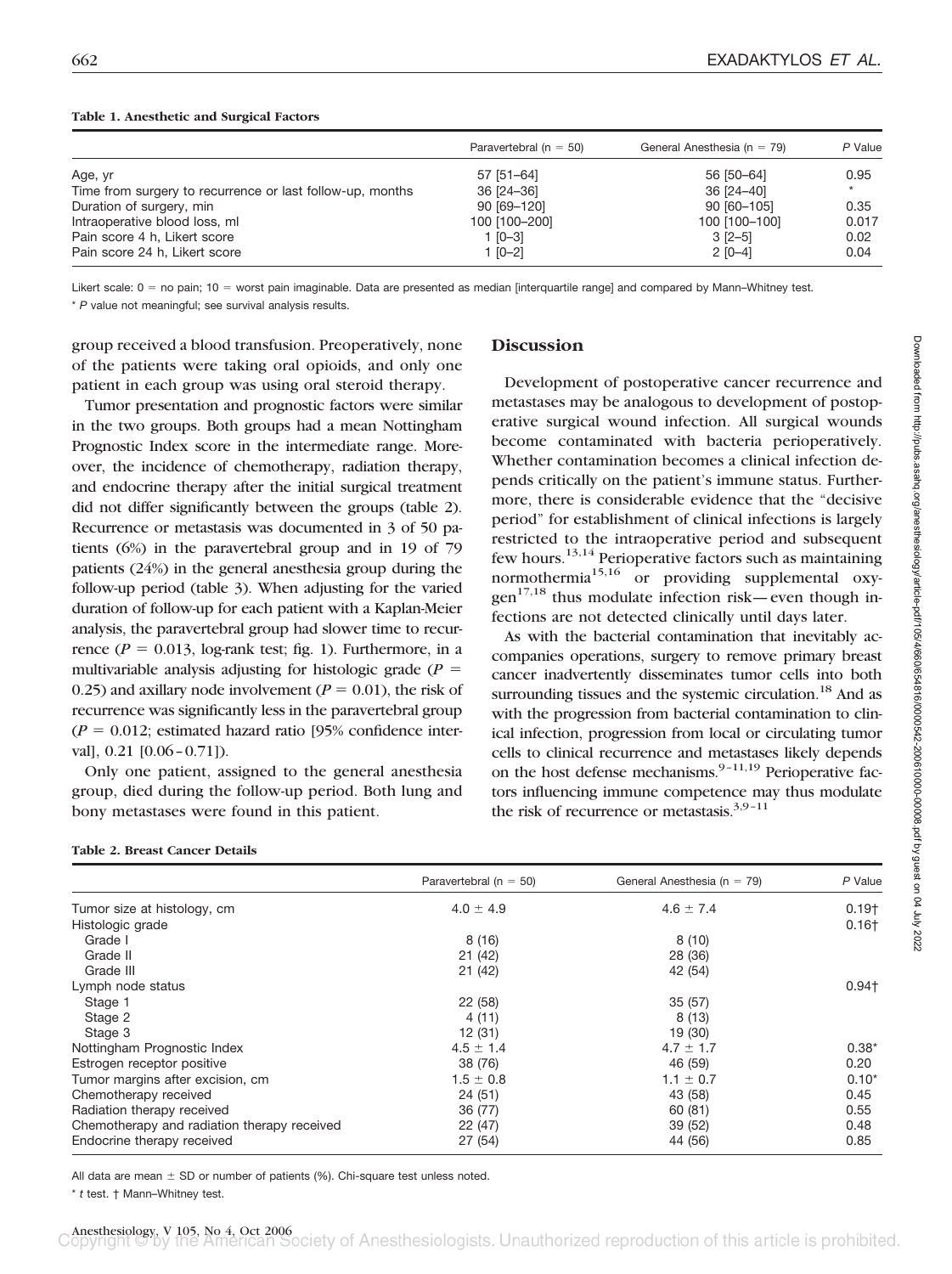|                                                           | Paravertebral ( $n = 50$ ) | General Anesthesia (n = 79) |
|-----------------------------------------------------------|----------------------------|-----------------------------|
| Crude recurrence                                          | 3(6)                       | 19 (24)                     |
| Percent of patients recurrence-free at 24 months (95% CI) | 94 (87-100)                | 82 (74-91)*                 |
| Percent of patients recurrence-free at 36 months (95% CI) | 94 (87-100)                | 77 (68-87) <sup>+</sup>     |
| Recurrence location                                       |                            |                             |
| Local or axillary nodes                                   |                            |                             |
| Liver metastasis                                          |                            | 3                           |
| Bone metastasis                                           |                            | 3                           |
| Lung metastasis                                           | 0                          |                             |

Data are number (%) or Kaplan-Meier survival estimate (95% confidence interval).

\* *P* = 0.038 comparing groups on Kaplan-Meier estimates at 24 months (z test).  $+$  *P* = 0.007 comparing groups on Kaplan-Meier estimates at 36 months (z test).

Perioperative immune competence is impaired by several factors, the most obvious being surgery *per se*, which elicits a profound neuroendocrine and cytokine flux. This stress response impairs numerous immune functions including a marked attenuation of natural killer cell function.9–11,16,19 Natural killer cells are thought to play a central role in preventing tumor dissemination and establishment.<sup>3</sup> The stress response to surgery is attenuated by regional anesthesia, including paravertebral anesthesia. $2.6$  Experimental studies in rats, for example, show that surgical stress is attenuated better by regional than by general anesthesia and that, consequently, natural killer cell function is better preserved and metastatic load to the lungs is reduced.<sup>9</sup>

A second factor influencing perioperative immune competence is anesthesia *per se*. Anesthetic drugs impair numerous immune functions, including neutrophil and natural killer cells.7,18,20,21 Patients with concomitant regional anesthesia might require less general anesthesia and thus perhaps have less anesthetic-induce immune impairment. But the major effect of regional analgesia is to spare patients postoperative opioids. This is an important effect because opioids, including the one most commonly used—morphine—inhibit both cellular and hu-



**Fig. 1. Univariable association between paravertebral block and** cancer recurrence,  $P = 0.013$  log-rank test. The association remained significant  $(P = 0.012)$  in a multivariable model ad**justing for histologic grade and number of axillary nodes.**

moral immune function.<sup>7,8</sup> Consequently, optimum analgesia helps to preserve natural killer cell function in animals and reduces metastatic spread of cancer.<sup>10</sup> Furthermore, morphine is proangiogenic and promotes release of survival-enhancing factors that augment breast tumor growth. $^{22}$ 

We speculate that regional anesthesia and analgesia thus might help to maintain perioperative immune function both by reducing general anesthesia requirements and by sparing postoperative opioids. To the extent that paravertebral anesthesia and analgesia help to maintain normal perioperative immune function, the technique seems likely to reduce the risk of tumor recurrence or metastasis. Our analysis is consistent with this theory: Paravertebral anesthesia and analgesia for breast cancer surgery reduced the risk of recurrence or metastasis fourfold during a 2.5- to 4-yr follow-up period.

This study has several important limitations inherent in its retrospective, observational design. Patients were not randomized and clinical care was not standardized, so that selection bias and the effects of unmeasured confounding variables cannot be excluded. For example, patients in the general anesthesia group had slightly larger tumors, smaller margins, and higher chemotherapy rates than patients in the paravertebral group, factors that could affect mortality, although these differences did not reach statistical significance. Relevant information such as the amount of morphine given and the type of chemotherapy used in each group was not available in the records. Therefore, this study should be viewed as generating a hypothesis and an estimated effect size for future large randomized controlled trials, which are being planned and which will require several years for execution and analysis. However, even a smaller effect size would be clinically important, making this hypothesis an important one to pursue, especially given its biologic plausibility according to the arguments presented above.

In summary, we observed a substantial reduction in tumor recurrence and metastases when breast cancer surgery was performed with paravertebral anesthesia and analgesia. Cancer surgery releases tumor cells into